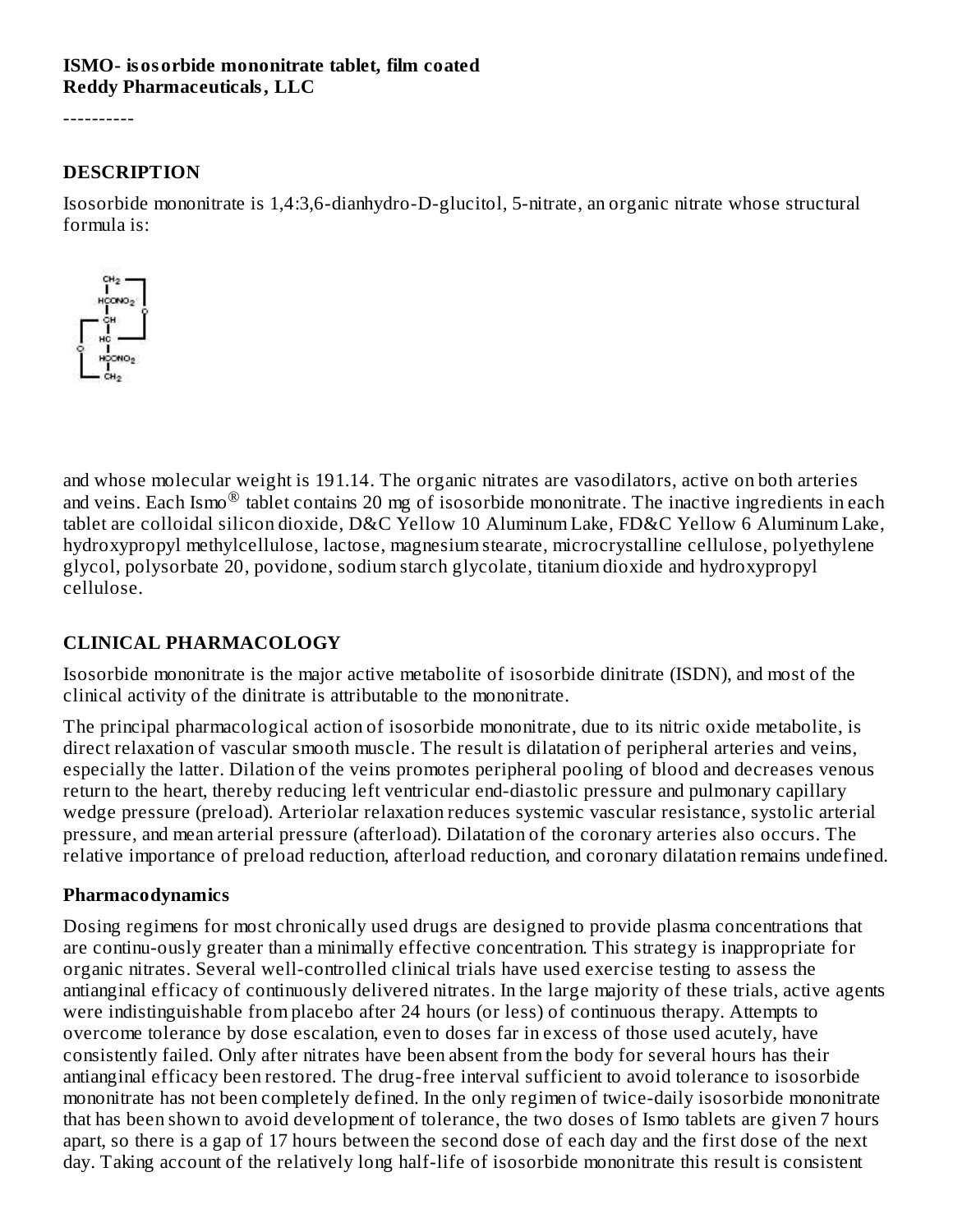with those obtained for other organic nitrates. The same twice-daily regimen of Ismo tablets successfully avoided significant rebound/withdrawal effects. The incidence and magnitude of such phenomena have appeared, in studies of other nitrates, to be highly dependent upon the schedule of nitrate administration.

### **Pharmacokinetics**

In humans, isosorbide mononitrate is not subject to first pass metabolism in the liver. The absolute bioavailability of isosorbide mononitrate from Ismo tablets is nearly 100%. Maximum serum concentrations of isosorbide mononitrate are achieved 30 to 60 minutes after ingestion of Ismo. The volume of distribution of isosorbide mononitrate is approximately 0.6 L/kg, and less than 4% is bound to plasma proteins. It is cleared from the serum by denitration to isosorbide; glucuronidation to the mononitrate glucuronide; and denitration/hydration to sorbitol. None of these metabolites is vasoactive. Less than 1% of administered isosorbide mononitrate is eliminated in the urine. The overall elimination half-life of isosorbide mononitrate is about 5 hours; the rate of clearance is the same in healthy young adults , in patients with various degrees of renal, hepatic, or cardiac dysfunction, and in the elderly. In a single-dose study, the pharmacokinetics of isosorbide mononitrate were dose-proportional up to at least 60 mg.

## **Clinical Trials**

Controlled trials of single doses of Ismo tablets have demonstrated that antianginal activity is present about 1 hour after dosing, with peak effect seen from 1 to 4 hours after dosing. In placebo-controlled trials lasting 2 to 3 weeks, Ismo tablets were administered twice daily, in asymmetric regimens (with interdosing intervals of 7 and 17 hours) designed to avoid tolerance. One trial tested doses of 10 mg and 20 mg; one trial tested doses of 20 mg, 40 mg, and 60 mg; and three trials tested only doses of 20 mg. In each trial, the subjects were persons with known chronic stable angina, and the primary measure of efficacy was exercise tolerance on a standardized treadmill test. After initial dosing and for at least 3 weeks, exercise tolerance in patients treated with Ismo 20 mg tablets was significantly greater than that seen in patients treated with placebo, although there was some attenuation of effect with time. Treatment with Ismo tablets was superior to placebo for at least 12 hours after the first dose (i.e., 5 hours after the second dose) of each day. Significant tolerance and rebound phenomena were not observed. The 10-mg dose was not unequivocally superior to placebo, while the effect of the 40-mg dose was similar to that of the 20-mg dose. The 60-mg dose appeared to be less effective, and it was associated with a rebound phenomenon (early-morning worsening).

## **INDICATIONS AND USAGE**

Ismo tablets are indicated for the prevention of angina pectoris due to coronary artery disease. The onset of action of oral isosorbide mononitrate is not sufficiently rapid for this product to be useful in aborting an acute anginal episode.

## **CONTRAINDICATIONS**

Allergic reactions to organic nitrates are extremely rare, but they do occur. Isosorbide mononitrate is contraindicated in patients who are allergic to it.

## **WARNINGS**

**Amplification of the vasodilatory effects of Ismo by sildenafil can result in s evere hypotension. The time cours e and dos e dependence of this interaction have not been studied. Appropriate** supportive care has not been studied, but it seems reasonable to treat this as a nitrate overdose, **with elevation of the extremities and with central volume expansion.**

The benefits of isosorbide mononitrate in patients with acute myocardial infarction or congestive heart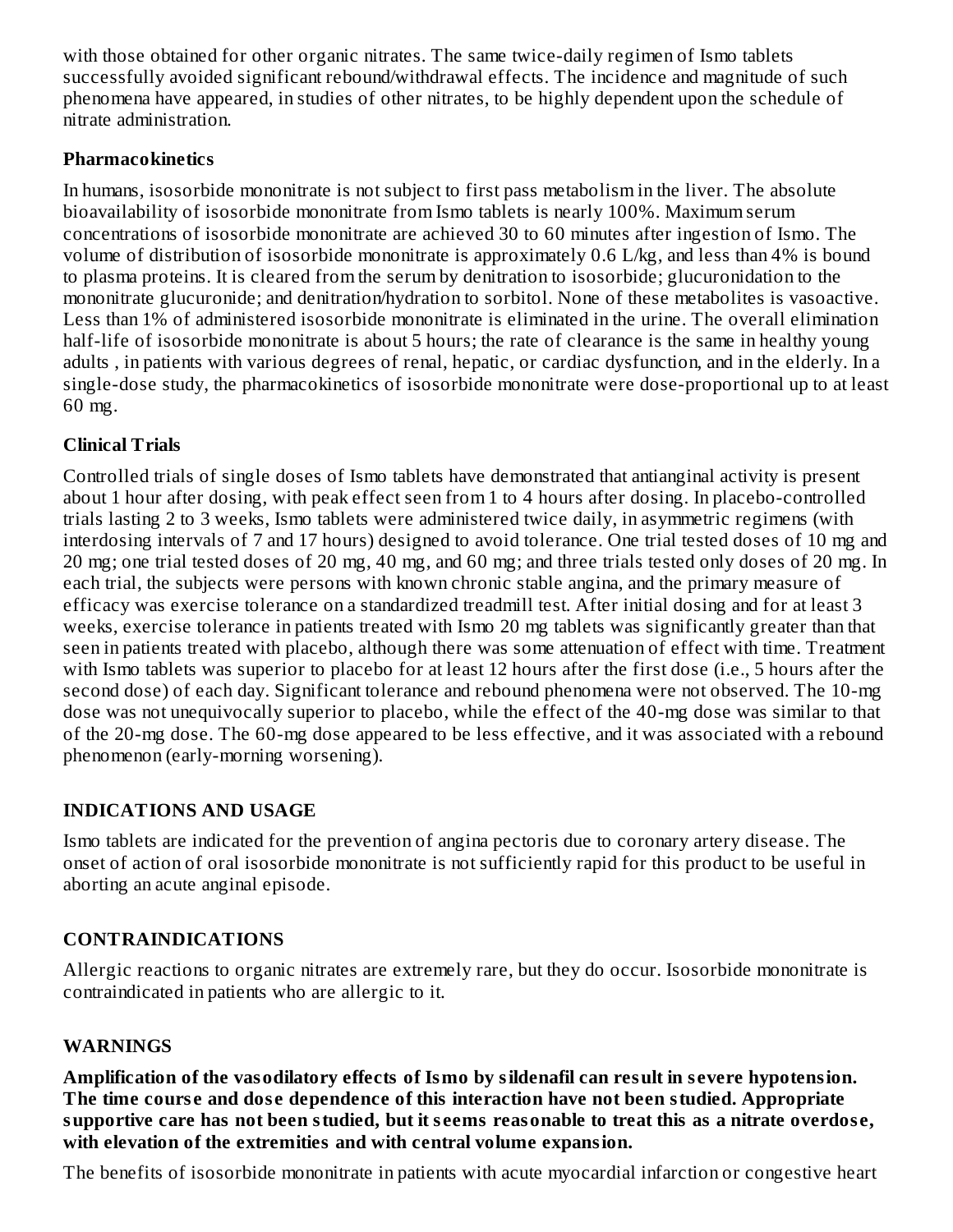failure have not been established. Because the effects of isosorbide mononitrate are difficult to terminate rapidly, this drug is not recommended in these settings. If isosorbide mononitrate is used in these conditions, careful clinical or hemo-dynamic monitoring must be used to avoid the hazards of hypotension and tachycardia.

### **PRECAUTIONS**

### **General**

Severe hypotension, particularly with upright posture, may occur with even small doses of isosorbide mononitrate. This drug should therefore be used with caution in patients who may be volume depleted or who, for whatever reason, are already hypotensive. Hypotension induced by isosorbide mononitrate may be accompanied by paradoxical bradycardia and increased angina pectoris. Nitrate therapy may aggravate the angina caused by hypertrophic cardiomyopathy. In industrial workers who have had longterm exposure to unknown (presumably high) doses of organic nitrates, tolerance clearly occurs. Chest pain, acute myocardial infarction, and even sudden death have occurred during temporary withdrawal of nitrates from these workers, demonstrating the existence of true physical dependence. The importance of these observations to the routine, clinical use of oral isosorbide mononitrate is not known.

#### **Information for Patients**

Patients should be told that the antianginal efficacy of Ismo tablets can be maintained by carefully following the prescribed schedule of dosing (two doses taken 7 hours apart). For most patients, this can be accomplished by taking the first dose on awakening and the second dose 7 hours later. As with other nitrates, daily headaches sometimes accompany treatment with isosorbide mononitrate. In patients who get these headaches, the headaches are a marker of the activity of the drug. Patients should resist the temptation to avoid headaches by altering the schedule of their treatment with isosorbide mononitrate, since loss of headache may be associated with simultaneous loss of antianginal efficacy. Aspirin and/or acetaminophen, on the other hand, often successfully relieve isosorbide mononitrate-induced headaches with no deleterious effect on isosorbide mononitrate's antianginal efficacy. Treatment with isosorbide mononitrate may be associated with lightheadedness on standing, especially just after rising from a recumbent or seated position. This effect may be more frequent in patients who have also consumed alcohol.

#### **Drug Interactions:**

The vasodilating effects of isosorbide mononitrate may be additive with those of other vasodilators. Alcohol, in particular, has been found to exhibit additive effects of this variety. Marked symptomatic orthostatic hypotension has been reported when calcium channel blockers and organic nitrates were used in combination. Dose adjustments of either class of agents may be necessary.

#### **Carcinogenesis, Mutagenesis, Impairment of Fertility:**

No carcinogenic effects were observed in mice exposed to oral isosorbide mononitrate for 104 weeks at doses of up to 900 mg/kg/day (102 X the human exposure comparing body surface area). Rats treated with 900 mg/kg/day for 26 weeks (225 X the human exposure comparing body surface area) and 500 mg/kg/day for the remaining 95 to 111 weeks (males and females, respectively) showed no evidence of tumors. No mutagenic activity was seen in a variety of *in vitro* and *in vivo* assays. No adverse effects on fertility were observed when isosorbide mononitrate was administered to male and female rats at doses of up to 500 mg/kg/day (125 X the human exposure comparing body surface area).

## **Pregnancy Category C**

Isosorbide mononitrate has been shown to be associated with stillbirths and neonatal death in rats receiving 500 mg/kg/day of isosorbide mononitrate (125 X the human exposure comparing body surface area). At 250 mg/kg/day, no adverse effects on reproduction and development were reported. In rats and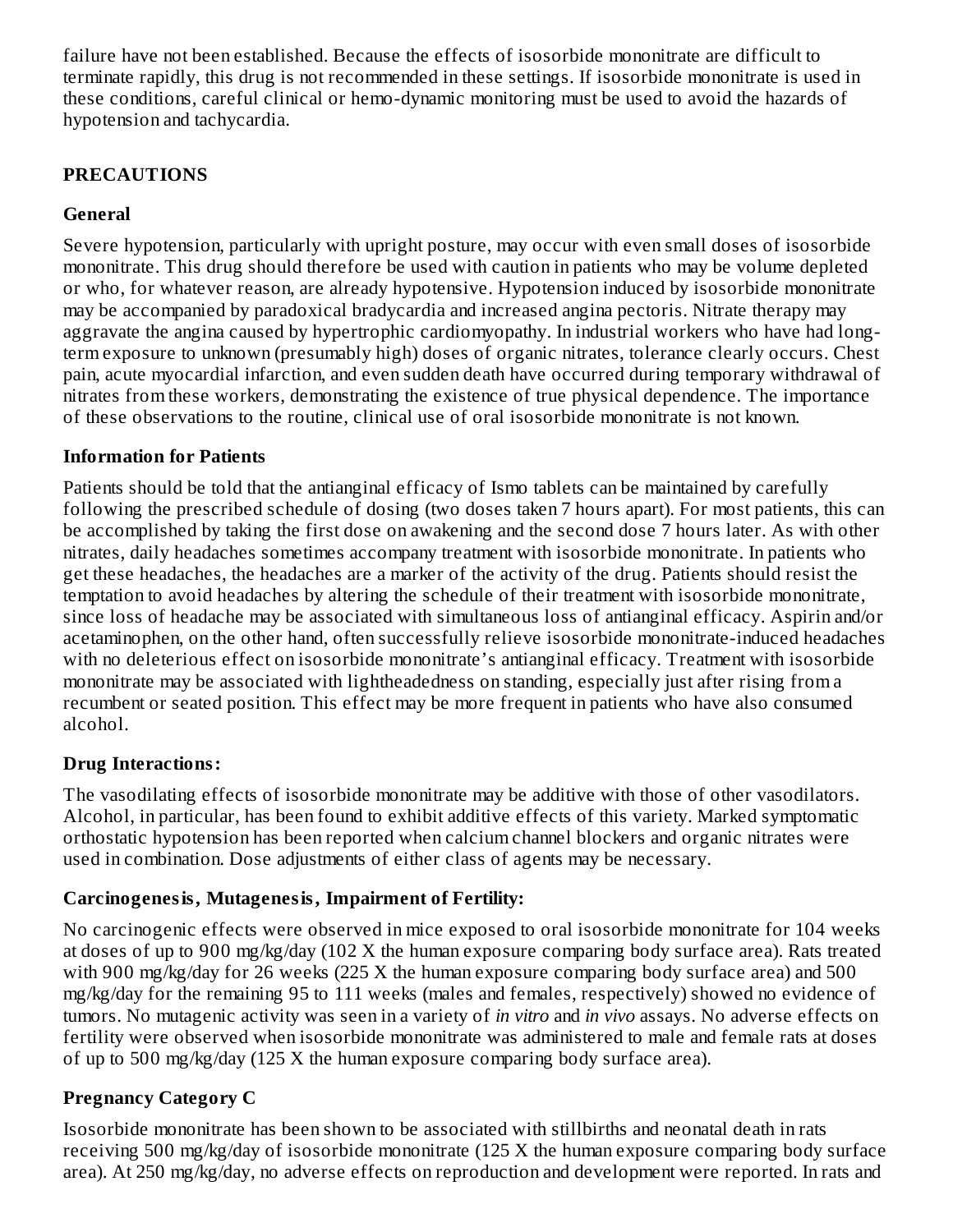rabbits receiving isosorbide mononitrate at up to 250 mg/kg/day, no developmental abnormalities, fetal abnormalities, or other effects upon reproductive performance were detected; these doses are larger than the maximum recommended human dose by factors between 70 (body-surface-area basis in rabbits) and 310 (body-weight basis, either species). In rats receiving 500 mg/kg/day, there were small but statistically significant increases in the rates of prolonged gestation, prolonged parturition, stillbirth, and neonatal death; and there were small but statistically significant decreases in birth weight, live litter size, and pup survival.

There are no adequate and well-controlled studies in pregnant women. Isosorbide mononitrate should be used during pregnancy only if the potential benefit justifies the potential risk to the fetus.

## **Nursing Mothers:**

It is not known whether isosorbide mononitrate is excreted in human milk. Because many drugs are excreted in human milk, caution should be exercised when isosorbide mononitrate is administered to a nursing woman.

## **Pediatric Us e:**

Safety and effectiveness of isosorbide mononitrate in pediatric patients have not been established.

### **Geriatric Us e**

Clinical studies of Ismo $^{\circledR}$  did not include sufficient numbers of subjects aged 65 and over to determine whether they respond differently from younger subjects. Other reported clinical experience has not identified differences in responses between the elderly and younger patients. In general, dose selection for an elderly patient should be cautious, usually starting at the low end of the dosing range, although age, renal, hepatic or cardiac dysfunction do not appear to have a clinically significant effect on the clearance of  $\text{Ismo}^{\circledR}$ .

## **ADVERSE REACTIONS**

The table below shows the frequencies of the adverse reactions observed in more than 1% of the subjects (a) in 6 placebo-controlled domestic studies in which patients in the active-treatment arm received 20 mg of isosorbide mononitrate twice daily, and (b) in all studies in which patients received isosorbide mononitrate in a variety of regimens. In parentheses, the same table shows the frequencies with which these adverse reactions led to discontinuation of treatment. Overall, 11% of the patients who received isosorbide mononitrate in the six controlled U.S. studies discontinued treatment because of adverse reactions. Most of these discontinued because of headache. "Dizziness" and nausea were also frequently associated with withdrawal from these studies.

| <b>Frequency of Adverse Reactions</b><br>(Discontinuations)* |                |                 |                |  |  |  |  |  |  |
|--------------------------------------------------------------|----------------|-----------------|----------------|--|--|--|--|--|--|
|                                                              |                | 6 Controlled    | 92 Clinical    |  |  |  |  |  |  |
|                                                              | <b>Studies</b> |                 | <b>Studies</b> |  |  |  |  |  |  |
| Dose                                                         | Placebo        | $20 \text{ mg}$ | (varied)       |  |  |  |  |  |  |
| Patients                                                     | 204            | 219             | 3344           |  |  |  |  |  |  |
| Headache                                                     | 9% (0%)        | 38%<br>(9%)     | 19% (4.3%)     |  |  |  |  |  |  |
| <b>Dizziness</b>                                             | 1% (0%)        | 5% (1%)         | $3\% (0.2\%)$  |  |  |  |  |  |  |
| Nausea,<br>Vomiting                                          | $<1\%$<br>(0%) | 4% (3%)         | $2\% (0.2\%)$  |  |  |  |  |  |  |

\* Some individuals discontinued for multiple reasons.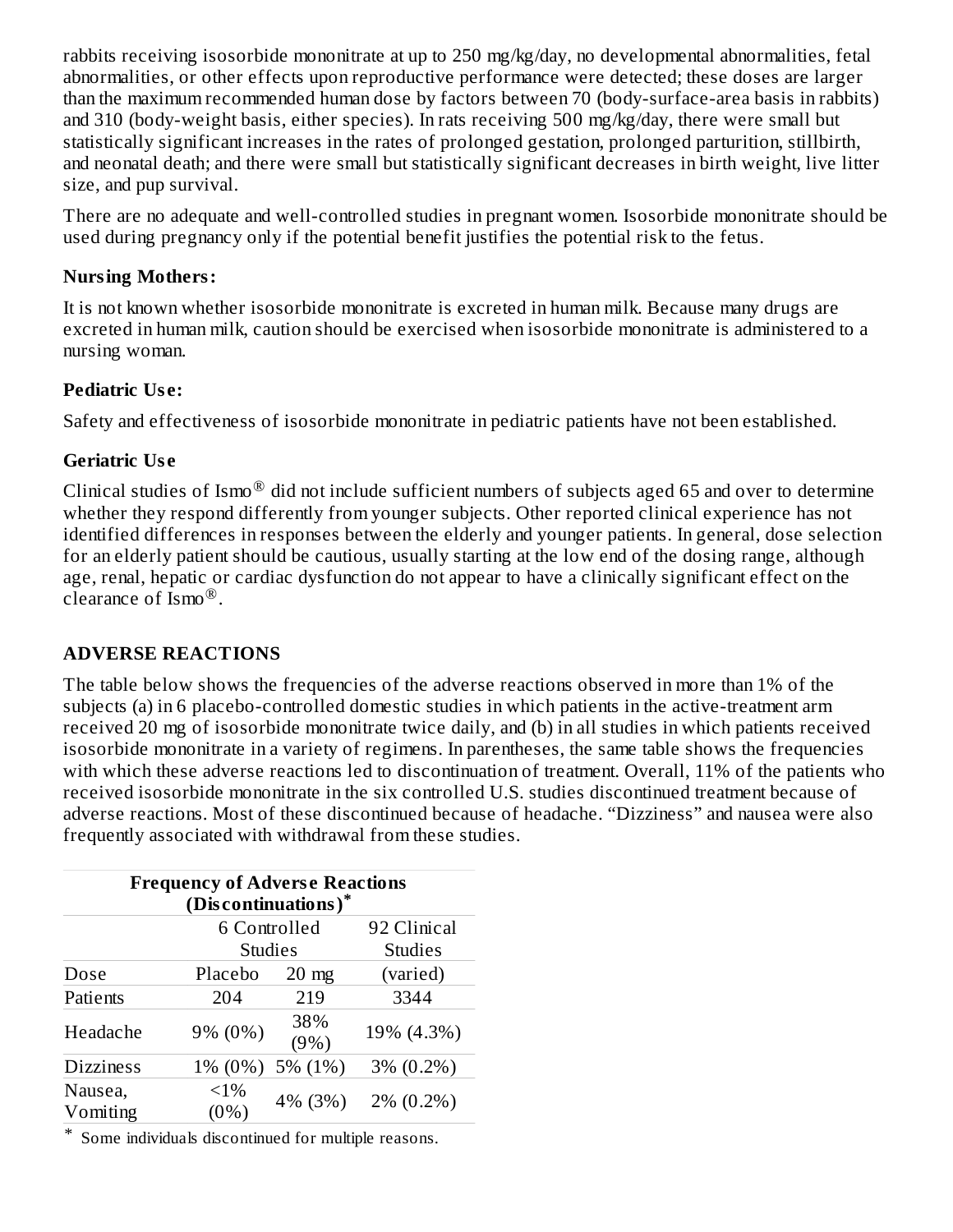Other adverse reactions, each reported by fewer than 1% of exposed patients, and in many cases of uncertain relation to drug treatment, were::

Cardiovascular: angina pectoris, arrhythmias, atrial fibrillation, hypotension, palpitations, postural hypotension, premature ventricular contractions, supraventricular tachycardia, syncope.

Dermatologic: pruritus, rash.

Gastrointestinal: abdominal pain, diarrhea, dyspepsia, tenesmus, tooth disorder, vomiting.

Genitourinary: dysuria, impotence, urinary frequency.

Miscellaneous: asthenia, blurred vision, cold sweat, diplopia, edema, malaise, neck stiffness, rigors.

Musculoskeletal: arthralgia.

Neurological: agitation, anxiey, confusion, dyscoordination, hypoesthesia, hypokinesia, increased appetite, insomnia, nervousness, nightmares.

Respiratory: bronchitis, pneumonia, upper-respiratory tract infection.

Extremely rarely, ordinary doses of organic nitrates have caused methemoglobinemia in normalseeming patients; for futher discussion of its diagnosis and treatment see under **OVERDOSAGE**.

# **OVERDOSAGE**

## **Hemodynamic Effects**

The ill effects of isosorbide mononitrate overdose are generally the results of isosorbide mononitrate's capacity to induce vasodilatation, venous pooling, reduced cardiac output, and hypotension. These hemodynamic changes may have protean manifestations, including increased intracranial pressure, with any or all of persistent throbbing headache, confusion, and moderate fever; vertigo; palpitations; visual disturbances; nausea and vomiting (possibly with colic and even bloody diarrhea); syncope (especially in the upright posture); air hunger and dyspnea, later followed by reduced ventilatory effort; diaphoresis, with the skin either flushed or cold and clammy; heart block and bradycardia; paralysis; coma; seizures and death.

Laboratory determinations of serum levels of isosorbide mononitrate and its metabolites are not widely available, and such determinations have, in any event, no established role in the management of isosorbide mononitrate overdose. There are no data suggesting what dose of isosorbide mononitrate is likely to be life-threatening in humans. In rats and mice, there is significant lethality at doses of 2000 mg/kg and 3000 mg/kg, respectively. No data are available to suggest physiological maneuvers (e.g., maneuvers to change the pH of the urine) that might accelerate elimination of isosorbide mononitrate. In particular, dialysis is known to be ineffective in removing isosorbide mononitrate from the body. No specific antagonist to the vasodilator effects of isosorbide mononitrate is known, and no intervention has been subject to controlled study as a therapy of isosorbide mononitrate overdose. Because the hypotension associated with isosorbide mononitrate overdose is the result of venodilatation and arterial hypovolemia, prudent therapy in this situation should be directed toward an increase in central fluid volume. Passive elevation of the patient's legs may be sufficient, but intravenous infusion of normal saline or similar fluid may also be necessary. The use of epinephrine or other arterial vasoconstrictors in this setting is likely to do more harm than good. In patients with renal disease or congestive heart failure, therapy resulting in central volume expansion is not without hazard. Treatment of isosorbide mononitrate overdose in these patients may be subtle and difficult, and invasive monitoring may be required.

## **Methemoglobinemia**

Methemoglobinemia has been reported in patients receiving other organic nitrates, and it probably could also occur as a side effect of isosorbide mononitrate. Certainly nitrate ions liberated during metabolism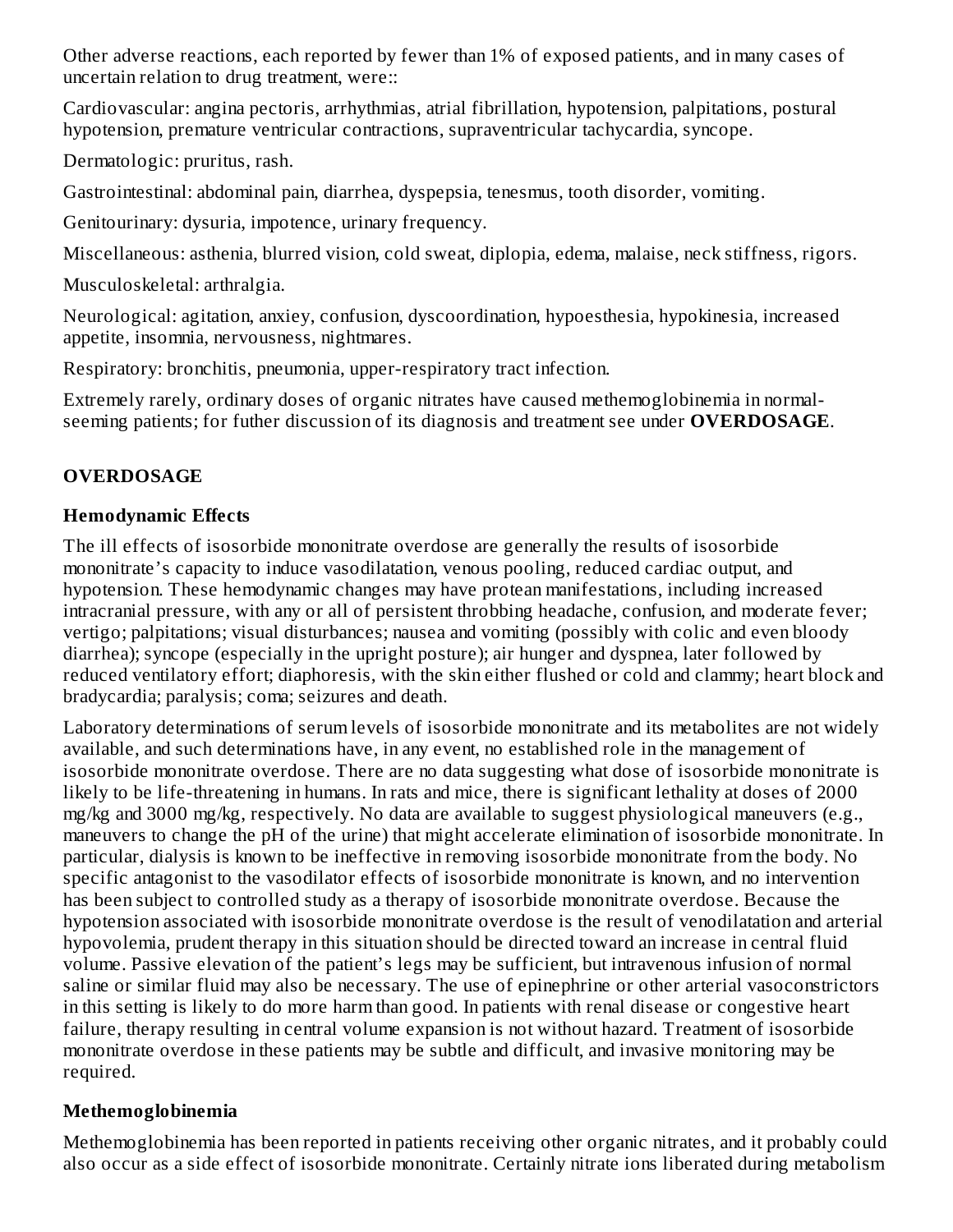of isosorbide mononitrate can oxidize hemoglobin into methemoglobin. Even in patients totally without cytochrome  $b_5$  reductase activity, however, and even assuming that the nitrate moiety of isosorbide mononitrate is quantitatively applied to oxidation of hemoglobin, about 2 mg/kg of isosorbide mononitrate should be required before any of these patients manifests clinically significant  $(≥10%)$ methemoglobinemia. In patients with normal reductase function, significant production of methemoglobin should require even larger doses of isosorbide mononitrate. In one study in which 36 patients received 2 to 4 weeks of continuous nitroglycerin therapy at 3.1 to 4.4 mg/hr (equivalent, in total administered dose of nitrate ions, to 7.8 to 11.1 mg of isosorbide mononitrate per hour), the average methemoglobin level measured was 0.2%; this was comparable to that observed in parallel patients who received placebo. Notwithstanding these observations, there are case reports of significant methemoglobinemia in association with moderate overdoses of organic nitrates. None of the affected patients had been thought to be unusually susceptible.

Methemoglobin levels are available from most clinical laboratories. The diagnosis should be suspected in patients who exhibit signs of impaired oxygen delivery despite adequate cardiac output and adequate arterial pO $_2$ . Classically, methemoglobinemic blood is described as chocolate brown, without color change on exposure to air. When methemoglobinemia is diagnosed, the treatment of choice is methylene blue, 1 to 2 mg/kg intravenously.

## **DOSAGE AND ADMINISTRATION (SEE INDICATIONS AND USAGE)**

The recommended regimen of Ismo tablets is 20 mg (one tablet) twice daily, with the two doses given 7 hours apart. For most patients, this can be accomplished by taking the first dose on awakening and the second dose 7 hours later. Dosage adjustments are not necessary for elderly patients or patients with altered renal or hepatic function. As noted above (**CLINICAL PHARMACOLOGY**), multiple studies of organic nitrates have shown that maintenance of continuous 24-hour plasma levels results in refractory tolerance. The dosing regimen for Ismo tablets provides a daily nitrate-free interval to avoid the development of this tolerance.

As also noted under **CLINICAL PHARMACOLOGY**, well-controlled studies have shown that tolerance to Ismo tablets is avoided when using the twice-daily regimen in which the two doses are given 7 hours apart. This regimen has been shown to have antianginal efficacy beginning 1 hour after the first dose and lasting at least 5 hours after the second dose. The duration (if any) of antianginal activity beyond 12 hours has not been studied; large controlled studies with other nitrates suggest that no dosing regimen should be expected to provide more than about 12 hours of continuous antianginal efficacy per day.

In clinical trials, Ismo tablets have been administered in a variety of regimens. Single doses less than 20 mg have not been adequately studied, while single doses greater than 20 mg have demonstrated no greater efficacy than doses of 20 mg.

## **HOW SUPPLIED**

Ismo $^\circledR$  (isosorbide mononitrate) tablets, 20 mg, are available in bottles of 100 (NDC 67857-702-01). Each orange, round, film-coated tablet is engraved "ISMO 20" on one side and scored on the reverse side.

**Store at 20 - 25° C (68 -77° F) [See USP Controlled Room Temperature].**

**Dispens e in tight container.**

## **Manufactured by:**

West-ward Pharmaceutical Corp.

Eatontown, NJ 07724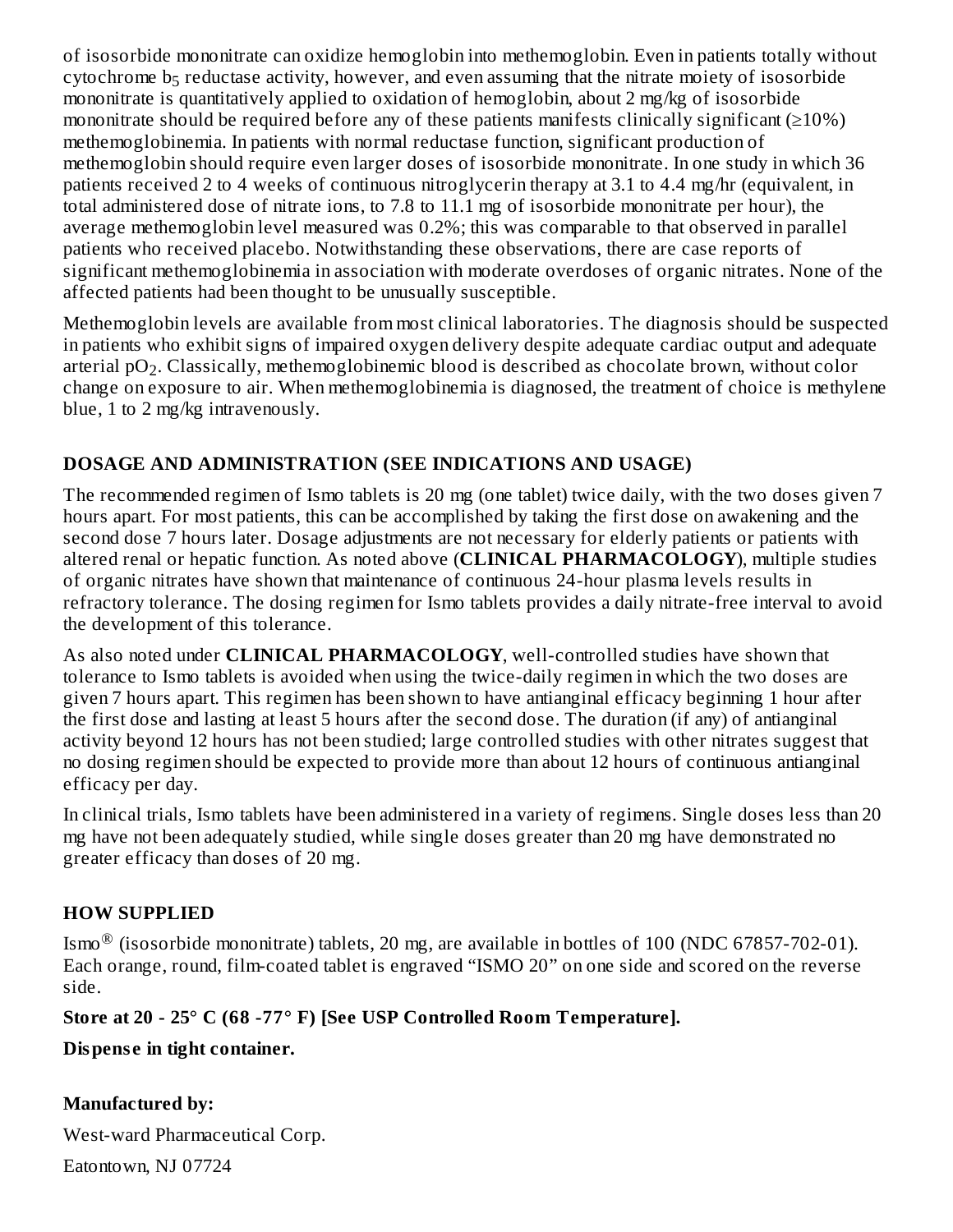Manufactured for: Reddy Pharmaceuticals, LLC Bridgewater, NJ 08807

| <b>ISMO</b>                                                                          |                                 |                                               |                     |                             |          |                           |                                   |  |  |  |
|--------------------------------------------------------------------------------------|---------------------------------|-----------------------------------------------|---------------------|-----------------------------|----------|---------------------------|-----------------------------------|--|--|--|
| isosorbide mononitrate tablet, film coated                                           |                                 |                                               |                     |                             |          |                           |                                   |  |  |  |
|                                                                                      |                                 |                                               |                     |                             |          |                           |                                   |  |  |  |
| <b>Product Information</b>                                                           |                                 |                                               |                     |                             |          |                           |                                   |  |  |  |
| Product Type                                                                         |                                 | HUMAN PRESCRIPTION DRUG<br>Item Code (Source) |                     |                             |          | NDC:67857-702             |                                   |  |  |  |
| <b>Route of Administration</b>                                                       |                                 | ORAL                                          |                     |                             |          |                           |                                   |  |  |  |
|                                                                                      |                                 |                                               |                     |                             |          |                           |                                   |  |  |  |
|                                                                                      |                                 |                                               |                     |                             |          |                           |                                   |  |  |  |
| <b>Active Ingredient/Active Moiety</b>                                               |                                 |                                               |                     |                             |          |                           |                                   |  |  |  |
| <b>Ingredient Name</b>                                                               |                                 |                                               |                     |                             |          |                           | <b>Basis of Strength Strength</b> |  |  |  |
| isosorbide mononitrate (UNII: LX1OH63030) (isosorbide mononitrate - UNII:LX1OH63030) |                                 |                                               |                     |                             |          |                           | $20$ mg                           |  |  |  |
|                                                                                      |                                 |                                               |                     |                             |          |                           |                                   |  |  |  |
|                                                                                      |                                 |                                               |                     |                             |          |                           |                                   |  |  |  |
| <b>Inactive Ingredients</b>                                                          |                                 |                                               |                     |                             |          | Strength                  |                                   |  |  |  |
| colloidal silicon dioxide ()                                                         |                                 | <b>Ingredient Name</b>                        |                     |                             |          |                           |                                   |  |  |  |
| D&C Yellow 10 Aluminum Lake ()                                                       |                                 |                                               |                     |                             |          |                           |                                   |  |  |  |
| FD&C Yellow 6 Aluminum Lake ()                                                       |                                 |                                               |                     |                             |          |                           |                                   |  |  |  |
| hydroxypropyl methylcellulose ()                                                     |                                 |                                               |                     |                             |          |                           |                                   |  |  |  |
| lactose()                                                                            |                                 |                                               |                     |                             |          |                           |                                   |  |  |  |
| magnesium stearate (UNII: 70097M6I30)                                                |                                 |                                               |                     |                             |          |                           |                                   |  |  |  |
| microcrystalline cellulose ()                                                        |                                 |                                               |                     |                             |          |                           |                                   |  |  |  |
| polyethylene glycol ()                                                               |                                 |                                               |                     |                             |          |                           |                                   |  |  |  |
| polysorbate 20 ()                                                                    |                                 |                                               |                     |                             |          |                           |                                   |  |  |  |
| povidone ()                                                                          |                                 |                                               |                     |                             |          |                           |                                   |  |  |  |
| sodium starch glycolate ()                                                           |                                 |                                               |                     |                             |          |                           |                                   |  |  |  |
| titanium dioxide (UNII: 15FIX9V2JP)                                                  |                                 |                                               |                     |                             |          |                           |                                   |  |  |  |
| hydroxypropyl cellulose ()                                                           |                                 |                                               |                     |                             |          |                           |                                   |  |  |  |
|                                                                                      |                                 |                                               |                     |                             |          |                           |                                   |  |  |  |
| <b>Product Characteristics</b>                                                       |                                 |                                               |                     |                             |          |                           |                                   |  |  |  |
| Color                                                                                | ORANGE (orange)<br><b>Score</b> |                                               |                     |                             | 2 pieces |                           |                                   |  |  |  |
| <b>Shape</b>                                                                         | ROUND (round)                   |                                               | <b>Size</b>         |                             |          | 8mm                       |                                   |  |  |  |
| Flavor                                                                               |                                 |                                               | <b>Imprint Code</b> |                             |          | ISMO;20                   |                                   |  |  |  |
| <b>Contains</b>                                                                      |                                 |                                               |                     |                             |          |                           |                                   |  |  |  |
| Coating                                                                              | true                            |                                               | <b>Symbol</b>       |                             |          | false                     |                                   |  |  |  |
|                                                                                      |                                 |                                               |                     |                             |          |                           |                                   |  |  |  |
|                                                                                      |                                 |                                               |                     |                             |          |                           |                                   |  |  |  |
| <b>Packaging</b>                                                                     |                                 |                                               |                     |                             |          |                           |                                   |  |  |  |
| $\#$<br><b>Item Code</b>                                                             |                                 | <b>Package Description</b>                    |                     | <b>Marketing Start Date</b> |          | <b>Marketing End Date</b> |                                   |  |  |  |
| 1 NDC:67857-702-01                                                                   |                                 | 100 in 1 BOTTLE, PLASTIC                      |                     |                             |          |                           |                                   |  |  |  |
|                                                                                      |                                 |                                               |                     |                             |          |                           |                                   |  |  |  |
|                                                                                      |                                 |                                               |                     |                             |          |                           |                                   |  |  |  |